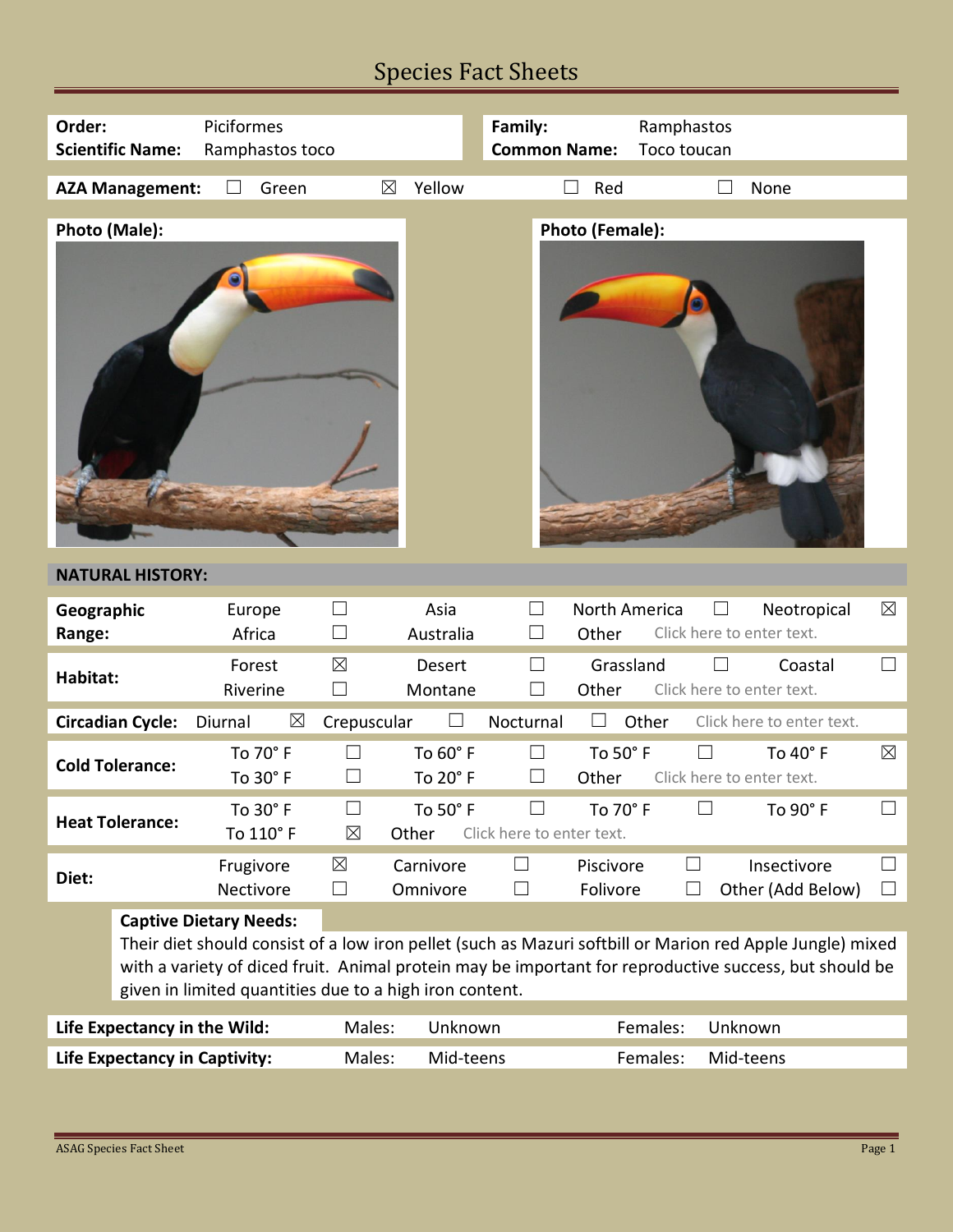## Species Fact Sheets

| <b>BREEDING INFORMATION:</b>                                                                                                                                                                                                                                                                                                                                                                                                    |                                                              |  |                            |                                                                                                                                                                                                                                     |  |  |  |
|---------------------------------------------------------------------------------------------------------------------------------------------------------------------------------------------------------------------------------------------------------------------------------------------------------------------------------------------------------------------------------------------------------------------------------|--------------------------------------------------------------|--|----------------------------|-------------------------------------------------------------------------------------------------------------------------------------------------------------------------------------------------------------------------------------|--|--|--|
| <b>Age at Sexual Maturity:</b>                                                                                                                                                                                                                                                                                                                                                                                                  | Males:<br>2 years                                            |  | Females:                   | 2 years                                                                                                                                                                                                                             |  |  |  |
| <b>Courtship Displays:</b>                                                                                                                                                                                                                                                                                                                                                                                                      | Bill fencing, allofeeding, nest excavation.                  |  |                            |                                                                                                                                                                                                                                     |  |  |  |
| <b>Nest Site Description:</b>                                                                                                                                                                                                                                                                                                                                                                                                   | be accessed. As an alternative, a long nest box can be used. |  |                            | They nest in preexisting tree cavities. Provided them with a hollowed out<br>log filled with nesting material for them to excavate. They can excavate<br>their own decaying log. Care should be taken to ensure eggs and chicks can |  |  |  |
| <b>Clutch Size, Egg Description:</b>                                                                                                                                                                                                                                                                                                                                                                                            | 1-4 $(2-3$ typical)                                          |  |                            |                                                                                                                                                                                                                                     |  |  |  |
| <b>Incubation Period:</b><br>18days                                                                                                                                                                                                                                                                                                                                                                                             |                                                              |  | <b>Fledgling Period:</b>   | 7 weeks                                                                                                                                                                                                                             |  |  |  |
| <b>Parental Care:</b>                                                                                                                                                                                                                                                                                                                                                                                                           | Both sexes incubate and raise the offspring.                 |  |                            |                                                                                                                                                                                                                                     |  |  |  |
| <b>Chick Development:</b><br>Parent reared chicks will eat mainly insects or other protein sources for the first<br>week, consumption of insects will decrease gradually thereafter. Parents should be<br>offered things like crickets, mealworms, soaked dog chow, extra fruit, extra pellets<br>and a small amount of pinky mice. Chicks open their eyes around 3 weeks fledge at 7<br>weeks and are self-feeding at 9 weeks. |                                                              |  |                            |                                                                                                                                                                                                                                     |  |  |  |
| <b>CAPTIVE HABITAT INFORMATION:</b>                                                                                                                                                                                                                                                                                                                                                                                             |                                                              |  |                            |                                                                                                                                                                                                                                     |  |  |  |
| <b>Social Structure in the Wild:</b>                                                                                                                                                                                                                                                                                                                                                                                            | Mainly found in pairs during breeding season.                |  |                            |                                                                                                                                                                                                                                     |  |  |  |
| Housed individually or in pairs.<br><b>Social Structure in Captivity:</b>                                                                                                                                                                                                                                                                                                                                                       |                                                              |  |                            |                                                                                                                                                                                                                                     |  |  |  |
| <b>Minimum Group Size:</b><br>$\mathbf{1}$                                                                                                                                                                                                                                                                                                                                                                                      |                                                              |  | <b>Maximum Group Size:</b> | $\overline{2}$                                                                                                                                                                                                                      |  |  |  |
| Compatible in<br>Varies<br><b>Mixed Species Exhibits:</b>                                                                                                                                                                                                                                                                                                                                                                       | <b>Comments:</b>                                             |  |                            | Mainly housed as a single species, but can be<br>housed with birds of matching size or larger. They<br>have been known to eat eggs and chicks.<br>Sometimes also housed with small mammals.                                         |  |  |  |
| For a pair, an aviary 8ft wide x 20ft long x 8ft tall. Length is more important than<br><b>Optimal Habitat Size:</b><br>width.                                                                                                                                                                                                                                                                                                  |                                                              |  |                            |                                                                                                                                                                                                                                     |  |  |  |
| They have a tendency to run into enclosure walls and injure their beaks, so a<br><b>Management Challenges:</b><br>barrier material made of zoo mesh is preferred. Small size mesh or piano wire<br>will do. Birds need visual barriers or a hide to get away from each other as<br>chasing and "bill fencing" are common and males can be overly persistent.                                                                    |                                                              |  |                            |                                                                                                                                                                                                                                     |  |  |  |
| <b>ADDITIONAL COMMENTS:</b>                                                                                                                                                                                                                                                                                                                                                                                                     |                                                              |  |                            |                                                                                                                                                                                                                                     |  |  |  |
| Click here to enter text.                                                                                                                                                                                                                                                                                                                                                                                                       |                                                              |  |                            |                                                                                                                                                                                                                                     |  |  |  |